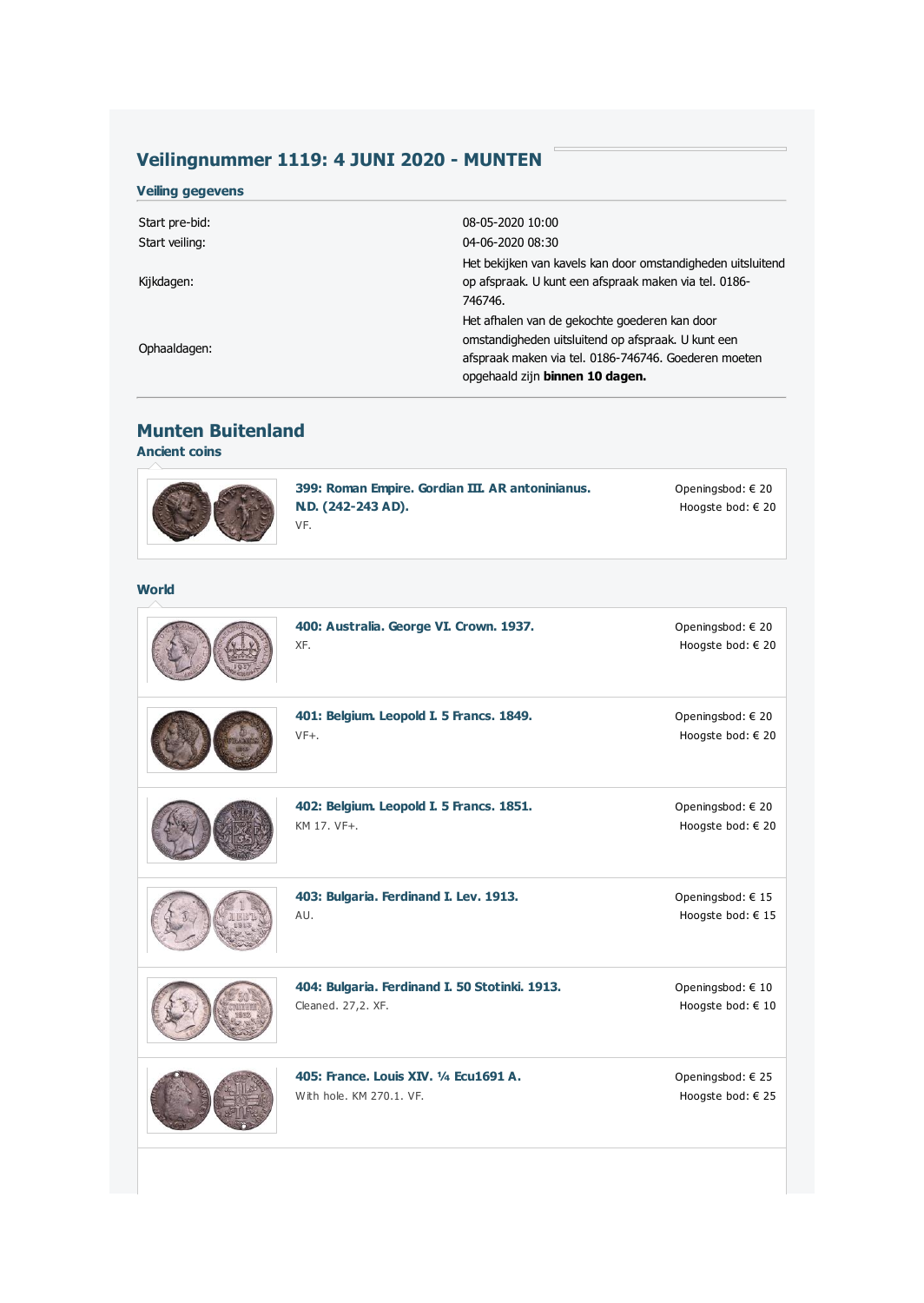| 406: France. Louis XVIII. 5 Francs. 1814 M.<br>Cleaned, KM 702.9, F.                                     | Openingsbod: € 25<br>Hoogste bod: € 25 |
|----------------------------------------------------------------------------------------------------------|----------------------------------------|
| 407: France. 5 Sols. AN4 (1795/6).<br>Edge damage. KM Tn31. VF +.                                        | Openingsbod: € 30<br>Hoogste bod: € 30 |
| 408: France (Republic). Napoleon as First Consul. 5<br>Francs. An 7 (1798/9) A.<br>VG.                   | Openingsbod: € 20<br>Hoogste bod: € 20 |
| 409: Germany. Prussia. Friedrich II. Kreuzer. 1854<br>В.<br>KM 960.1 VF +.                               | Openingsbod: €15<br>Hoogste bod: € 15  |
| 410: Germany. Münster. Franz Arnold. 6<br>Mariengroschen. 1718 ADP.<br>KM 147 F.                         | Openingsbod: €15<br>Hoogste bod: € 15  |
| 411: Germany. Württemberg. Karl Eugen. 1/48<br><b>Thaler. 1779.</b><br>KM 422 VF.                        | Openingsbod: €15<br>Hoogste bod: € 15  |
| 412: Germany. Saxony. Georg. 2 Mark. 1904 E.<br>VF.                                                      | Openingsbod: €15<br>Hoogste bod: € 15  |
| 413: Great-Britain. Henry VI. 1/2 Groat. N.D. (1422-<br>1427).<br>VG / F.                                | Openingsbod: € 20<br>Hoogste bod: € 20 |
| 414: Italian States, Papal States. Pius IX. 10<br>Baiocchi. 1864 R (An XVIII).<br>Cleaned. KM 1342b. XF. | Openingsbod: €15<br>Hoogste bod: € 15  |
| 415: Italian States, Sardinia. Carlo Felice. 5 Lire.<br>1828.<br>KM 116.2 VF +.                          | Openingsbod: €40<br>Hoogste bod: € 40  |
| 416: Italy. Umberto I. 5 Lire. 1879 R.<br>KM 20 VF +.                                                    | Openingsbod: €35<br>Hoogste bod: € 35  |
| 417: Italy. Umberto I. 5 Lire. 1879 R.<br>KM 20 F +.                                                     | Openingsbod: € 20<br>Hoogste bod: € 20 |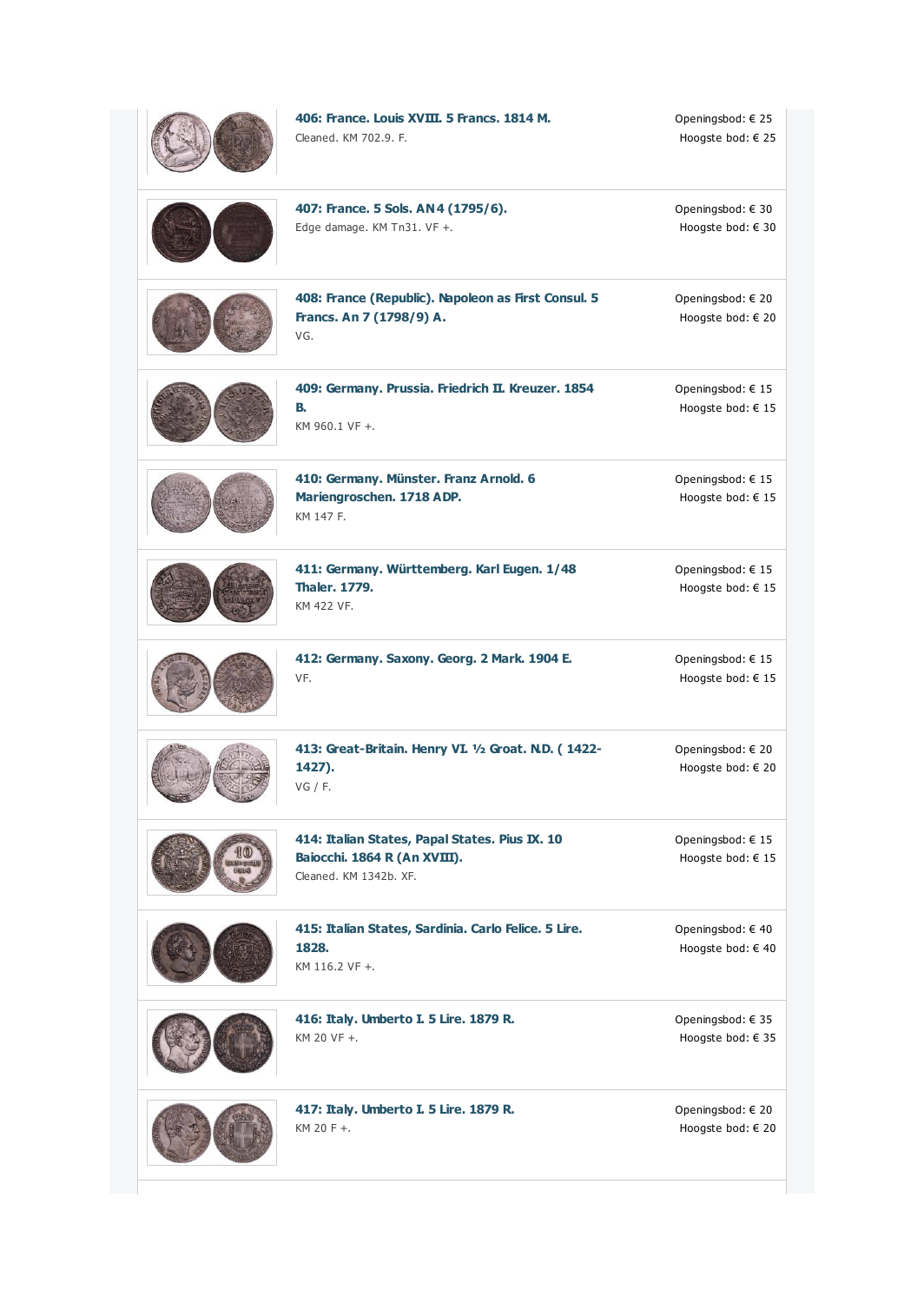|                          | 418: Jersey. Elizabeth. Coinset Silver Jubilee. 1972.<br>Proofstrike. In original box. Cleaned. UNC.                                                                                        | Openingsbod: €35<br>Hoogste bod: € 35        |
|--------------------------|---------------------------------------------------------------------------------------------------------------------------------------------------------------------------------------------|----------------------------------------------|
|                          | 419: Kenya, Imperial British East Africa Company.<br>Mombasa, Victoria, Pice, 1888,<br>KM 1.2 VF +.                                                                                         | Openingsbod: € 5<br>Hoogste bod: € 5         |
|                          | 420: South Africa, ZAR. 21/2 Shillings. 1897.<br>Ex montage. KM 7. VF.                                                                                                                      | Openingsbod: € 20<br>Hoogste bod: € 20       |
|                          | 421: Spain. Ferdinand VII. 8 Reales. 1823.<br>With hole, $F +$ .                                                                                                                            | Openingsbod: € 20<br>Hoogste bod: € 20       |
|                          | 422: Switzerland, 5 Frank, 1890 B.<br>Edge nick. KM 34. VF -.                                                                                                                               | Openingsbod: € 20<br>Hoogste bod: € 22       |
|                          | 423: Vatican City. 100 Lira. 1932.<br>KM 8 AU.                                                                                                                                              | Openingsbod: € 400<br>Hoogste bod: € 550     |
|                          | 424: Great-Britain. Victoria. Lot (4) Crown (1889),<br>$1/2$ Crown (1897) 1 Shilling (1887) and 1 Shilling<br>$(1899)$<br>F-VF.                                                             | Openingsbod: €40<br>Hoogste bod: € 40        |
| <b>Euro's / Eurosets</b> |                                                                                                                                                                                             |                                              |
|                          | 425: Greece. Euro coin series '10th anniversary<br>Euro', 2012.<br>Includes 2 Euro '10th anniversary of the introduction of the<br>Euro', nr. 1664. Proof.                                  | Openingsbod: € 30<br>Hoogste bod: € 39       |
|                          | 426: Greece. Euro coin series 'Union Crete/ Greece<br>and Platos academy'. 2013.<br>Includes 2 Euro '100 years union of Crete with Greece' and<br>'2400 years of the funding of Platos acad | Openingsbod: € 30<br>Hoogste bod: € 45       |
|                          | 427: Monaco. 2 Euro 'Princess Grace Kelly'. 2007.<br>Very rare, in box. BU.                                                                                                                 | Openingsbod: € 1.700<br>Hoogste bod: € 1.800 |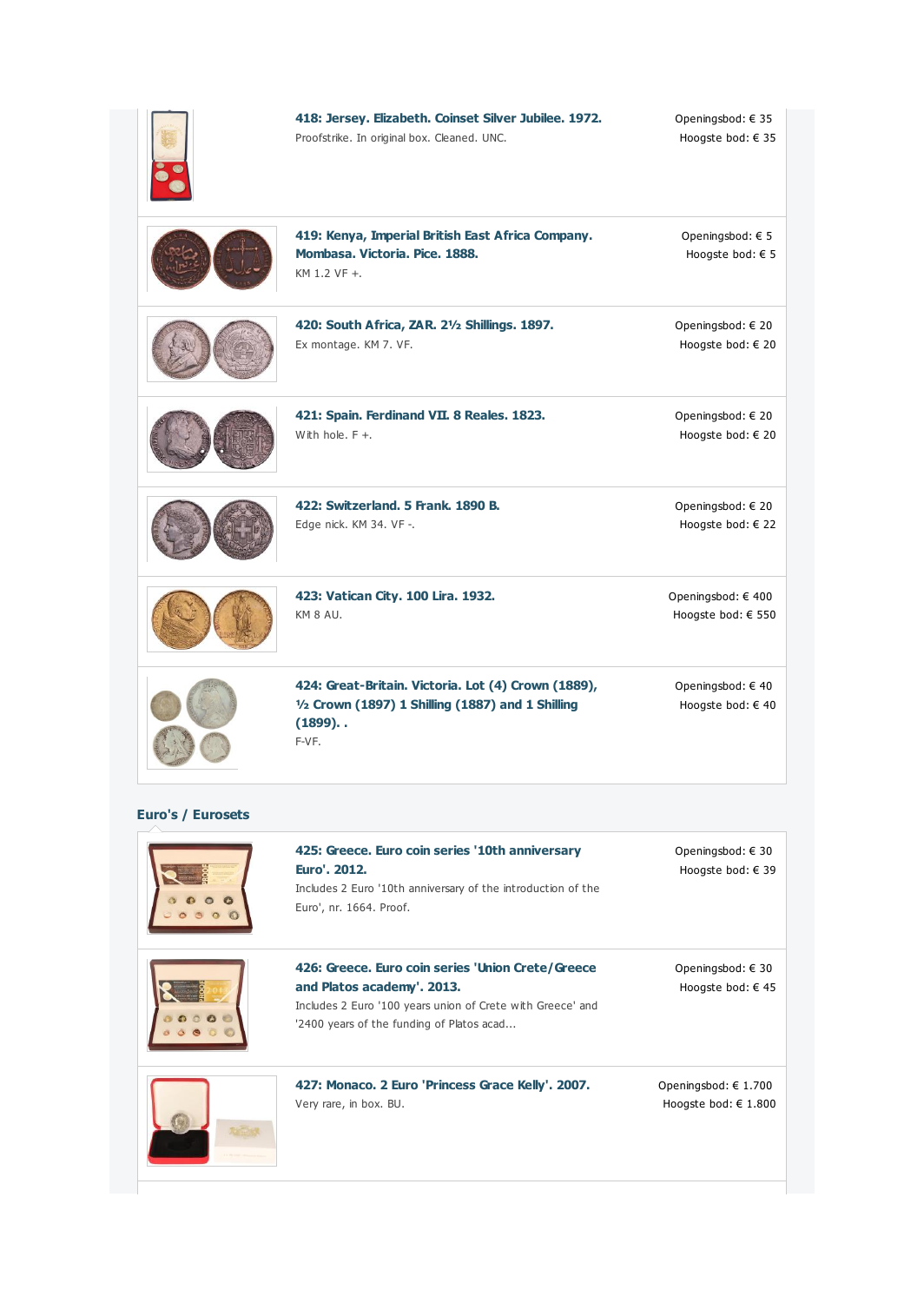|                                             | 428: Monaco. 2 Euro 'Mariage de Albert et<br><b>Charlene', 2011,</b><br>In box, mariage of Charles and Charlene, nr. 25187. BU.                    | Openingsbod: € 30<br>Hoogste bod: € 54      |
|---------------------------------------------|----------------------------------------------------------------------------------------------------------------------------------------------------|---------------------------------------------|
|                                             | 429: Monaco. 2 Euro 'Cinq siècles de souveraineté'.<br>2012.<br>In box, 5 ages of souverainity, some spots on paper cover,<br>nr. 5134. Proof.     | Openingsbod: € 30<br>Hoogste bod: € 185     |
|                                             | 430: Monaco, 2 Euro '20 ans de l'admission a l'ONU'.<br>2013.<br>In box, 20 years in United Nation, some spots on paper<br>cover, nr. 5212. Proof. | Openingsbod: € 30<br>Hoogste bod: € 101     |
|                                             | 431: Monaco. 2 Euro 'Fondation de la Forteresse'.<br>2015.<br>In box, Foundation of the Fortress, some spots on paper<br>cover, nr. 4898. Proof.   | Openingsbod: € 200<br>Hoogste bod: € 951    |
|                                             | 432: Monaco, 2 Euro 'Charles III fonde Monte<br>Carlo', 2016.<br>In box, Charles III founds Monte Carlo, spots on paper cover,<br>nr 03284. Proof. | Openingsbod: € 100<br>Hoogste bod: € 211    |
| <b>PRINCIPAUTÉ DE MONACO</b><br>Série $200$ | 433: Monaco. Euro coin series. 2001.<br>BU.                                                                                                        | Openingsbod: € 30<br>Hoogste bod: € 111     |
| PRINCIPAUTÉ DE MONACO                       | 434: Monaco. Euro coin series. 2002.<br>BU.                                                                                                        | Openingsbod: € 30<br>Hoogste bod: € 100     |
|                                             | 435: Monaco. Euro coin series 'Sainte Devote'.<br>2004.<br>Includes 'Sainte Devote' coin, nr. 08464. Proof.                                        | Openingsbod: € 60<br>Hoogste bod: € 145     |
|                                             | 436: Monaco, Euro coin series, 2006.<br>Nr. 10275. Proof.                                                                                          | Openingsbod: $\in$ 60<br>Hoogste bod: € 205 |
|                                             |                                                                                                                                                    |                                             |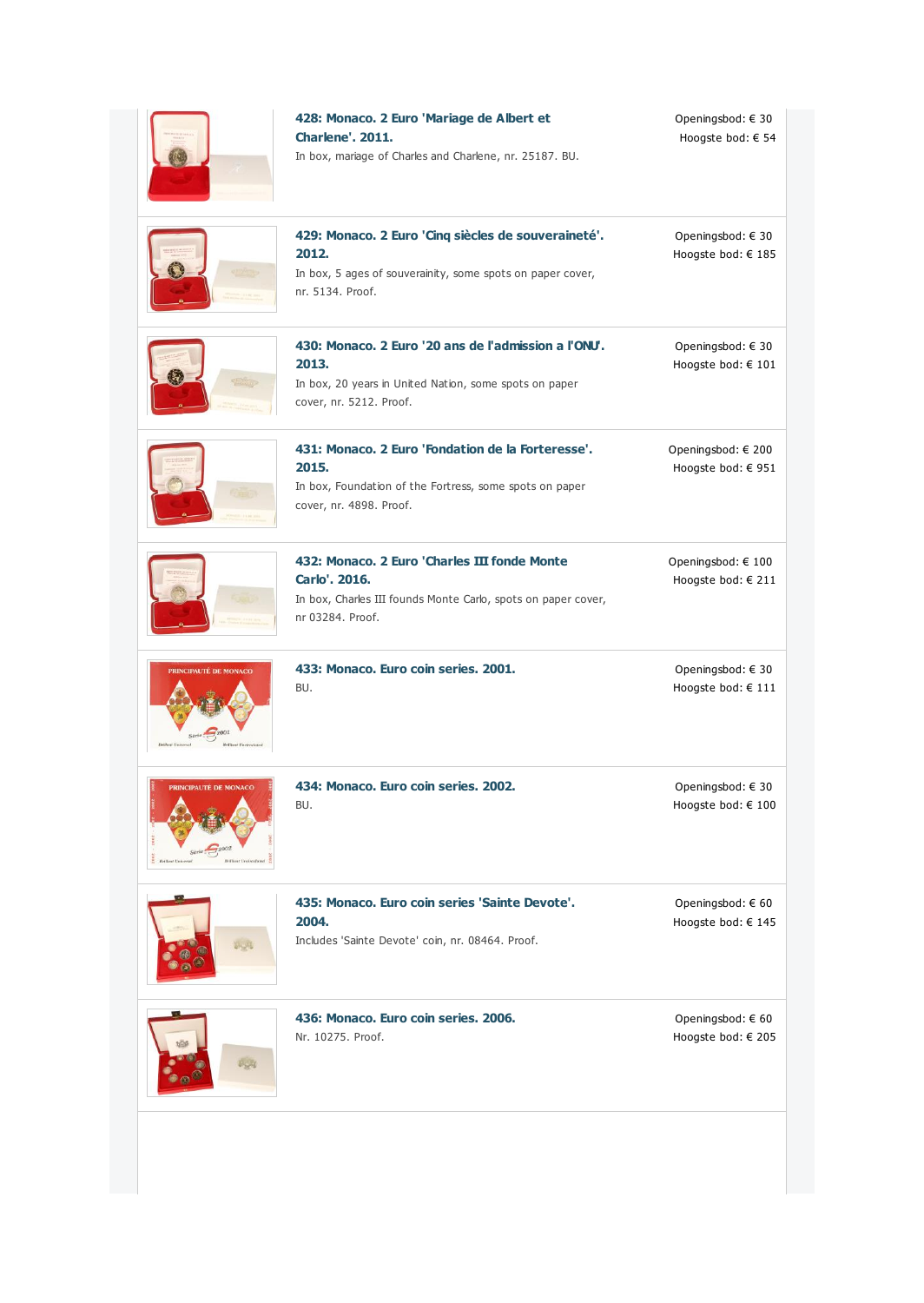| PRINCIPAUTÉ DE MONACO                         | 437: Monaco. Euro coin series. 2009.<br>BU.                                                                                                                              | Openingsbod: € 30<br>Hoogste bod: € 152 |
|-----------------------------------------------|--------------------------------------------------------------------------------------------------------------------------------------------------------------------------|-----------------------------------------|
| PRINCIPAUTÉ DE MONACO                         | 438: Monaco. Euro coin series. 2013.<br>BU.                                                                                                                              | Openingsbod: € 50<br>Hoogste bod: € 150 |
| PRINCIPAUTÉ DE MONACO<br>Série $\frac{20}{2}$ | 439: Monaco. Euro coin series. 2014.<br>BU.                                                                                                                              | Openingsbod: € 50<br>Hoogste bod: € 151 |
| tepubblica di San Marine                      | 440: San Marino. 2 Euro 'Bartolomeo Borghesi'.<br>2004.<br>BU.                                                                                                           | Openingsbod: € 60<br>Hoogste bod: € 92  |
|                                               | 441: San Marino, 2 Euro 'Galileo Galilei', 2005.<br>With plastic pendulum. BU.                                                                                           | Openingsbod: € 60<br>Hoogste bod: €72   |
| CRISTOFORO<br>COJOMBO<br>San<br>Marino        | 442: San Marino. 2 Euro '500th anniversary of the<br>death of Christopher Columbus'. 2006.<br>In blister. BU.                                                            | Openingsbod: €40<br>Hoogste bod: € 71   |
|                                               | 443: San Marino. 2 Euro '500th anniversary of the<br>death of Pinturicchio' Special edition Monety Expo<br><b>Warsaw 2013.</b><br>In blister, plastic cover damaged. BU. | Openingsbod: €40<br>Hoogste bod: € 40   |
|                                               | 444: San Marino. 2 Euro '500th anniversary of the<br>deatch of Donate Bramante' Special edition Monety<br>Expo Warsaw 2014.<br>In blister, BU.                           | Openingsbod: €40<br>Hoogste bod: € 40   |
|                                               | 445: San Marino, Euro coin series, 2002.<br>UNC.                                                                                                                         | Openingsbod: € 30<br>Hoogste bod: € 36  |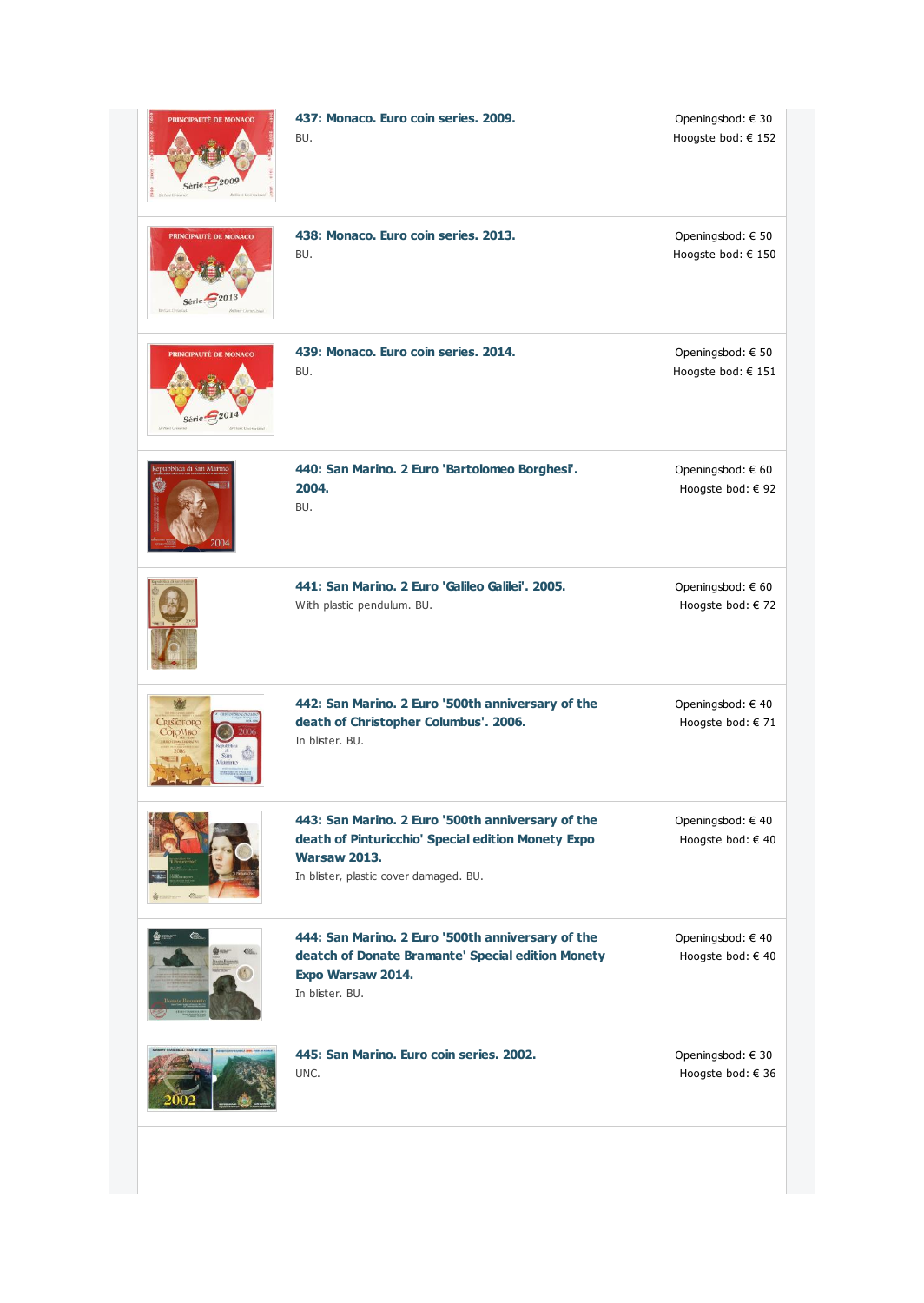| 446: San Marino, Euro coin series, 2003.<br>Includes 5 euro 'Independence, Tolerance and Freedom'.<br>UNC. | Openingsbod: $\in$ 30<br>Hoogste bod: € 36 |
|------------------------------------------------------------------------------------------------------------|--------------------------------------------|
| 447: San Marino, Euro coin series, 2004.<br>Includes 5 euro 'Bartolomeo Borghesi'. UNC.                    | Openingsbod: € 30<br>Hoogste bod: € 32     |
| 448: San Marino. Euro coin series. 2005.<br>Includes 5 euro 'Antonio Onofri'. UNC.                         | Openingsbod: € 30<br>Hoogste bod: € 30     |
| 449: San Marino. Euro coin series. 2006.<br>Includes 5 euro 'Melchiorre Delfico'. UNC.                     | Openingsbod: $\in$ 30<br>Hoogste bod: € 30 |
| 450: San Marino. Euro coin series. 2007.<br>Includes 5 euro 'Equal opportunities'. UNC.                    | Openingsbod: $\in$ 30<br>Hoogste bod: € 30 |
| 451: San Marino. Euro coin series. 2008.<br>Proof.                                                         | Openingsbod: € 30<br>Hoogste bod: € 40     |
| 452: San Marino. Euro coin series. 2008.<br>Includes 5 Euro 'Planet Earth', UNC.                           | Openingsbod: € 30<br>Hoogste bod: € 30     |
| 453: San Marino, Euro coin series, 2009,<br>Proof.                                                         | Openingsbod: € 30<br>Hoogste bod: € 40     |
| 454: San Marino, Euro coin series, 2009,<br>Includes 5 Euro 'International year of Astronomy'. UNC.        | Openingsbod: €30<br>Hoogste bod: € 30      |
| 455: San Marino. Euro coin series. 2010.<br>Proof.                                                         | Openingsbod: € 30<br>Hoogste bod: € 42     |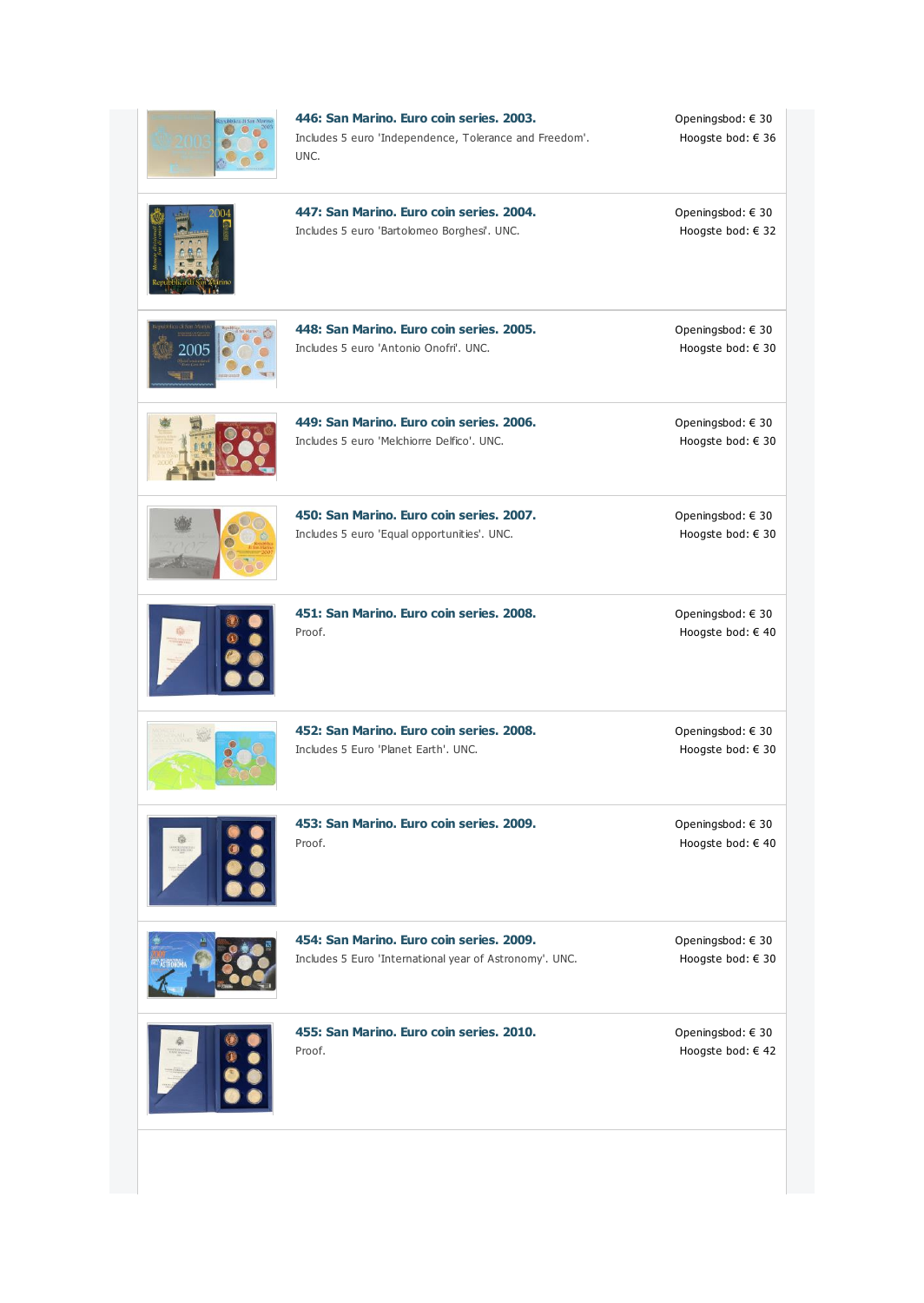|                   | 456: San Marino, Euro coin series, 2010,<br>Includes 5 Euro '400th anniversary of the death of<br>Caravaggio'. UNC.                                                                                                       | Openingsbod: € 30<br>Hoogste bod: € 30      |
|-------------------|---------------------------------------------------------------------------------------------------------------------------------------------------------------------------------------------------------------------------|---------------------------------------------|
|                   | 457: San Marino, Euro coin series, 2011.<br>Proof.                                                                                                                                                                        | Openingsbod: $\in$ 30<br>Hoogste bod: € 44  |
|                   | 458: San Marino. Euro coin series. 2011.<br>Includes 5 Euro 'First men in Space'. UNC.                                                                                                                                    | Openingsbod: $\in$ 30<br>Hoogste bod: € 30  |
|                   | 459: San Marino. Euro coin series '10th anniversary<br>Euro', 2012.<br>Includes 2 Euro '10th anniversary of the introduction of the<br>Euro', Proof.                                                                      | Openingsbod: € 20<br>Hoogste bod: € 70      |
|                   | 460: San Marino, Euro coin series, 2012.<br>Includes 5 Euro 'Giovanni Pascoli', UNC.                                                                                                                                      | Openingsbod: $\in$ 30<br>Hoogste bod: € 30  |
|                   | 461: San Marino, Euro coin series '500th<br>anniversary of the death of Pinturicchio' 2013.<br>Includes 2 Euro '500th anniversary of the deatch of<br>Pinturicchio', Proof.                                               | Openingsbod: $\in$ 30<br>Hoogste bod: € 66  |
|                   | 462: San Marino. Euro coin series. 2013.<br>Includes 5 Euro 'Federico Fellini', UNC.                                                                                                                                      | Openingsbod: $\in$ 30<br>Hoogste bod: € 30  |
|                   | 463: San Marino, Euro coin series '500th<br>anniversary of the death of Donate Bramante'<br>2014.<br>Includes 2 Euro '500th anniversary of the deatch of Donate<br>Bramante', Proof.                                      | Openingsbod: € 30<br>Hoogste bod: € 71      |
|                   | 464: San Marino. Euro coin series. 2014.<br>Includes 5 Euro 'Gino Bartali'. UNC.                                                                                                                                          | Openingsbod: $\in$ 30<br>Hoogste bod: € 30  |
| $\bullet$ $\circ$ | 465: San Marino. Euro coin series '750 years Dante<br>and 25th anniversary Reunification of Germany'.<br>2015.<br>Includes 2 Euro '750th anniversary of the birth of Dante' and<br>'25th anniversary of the reunification | Openingsbod: $\in$ 30<br>Hoogste bod: € 200 |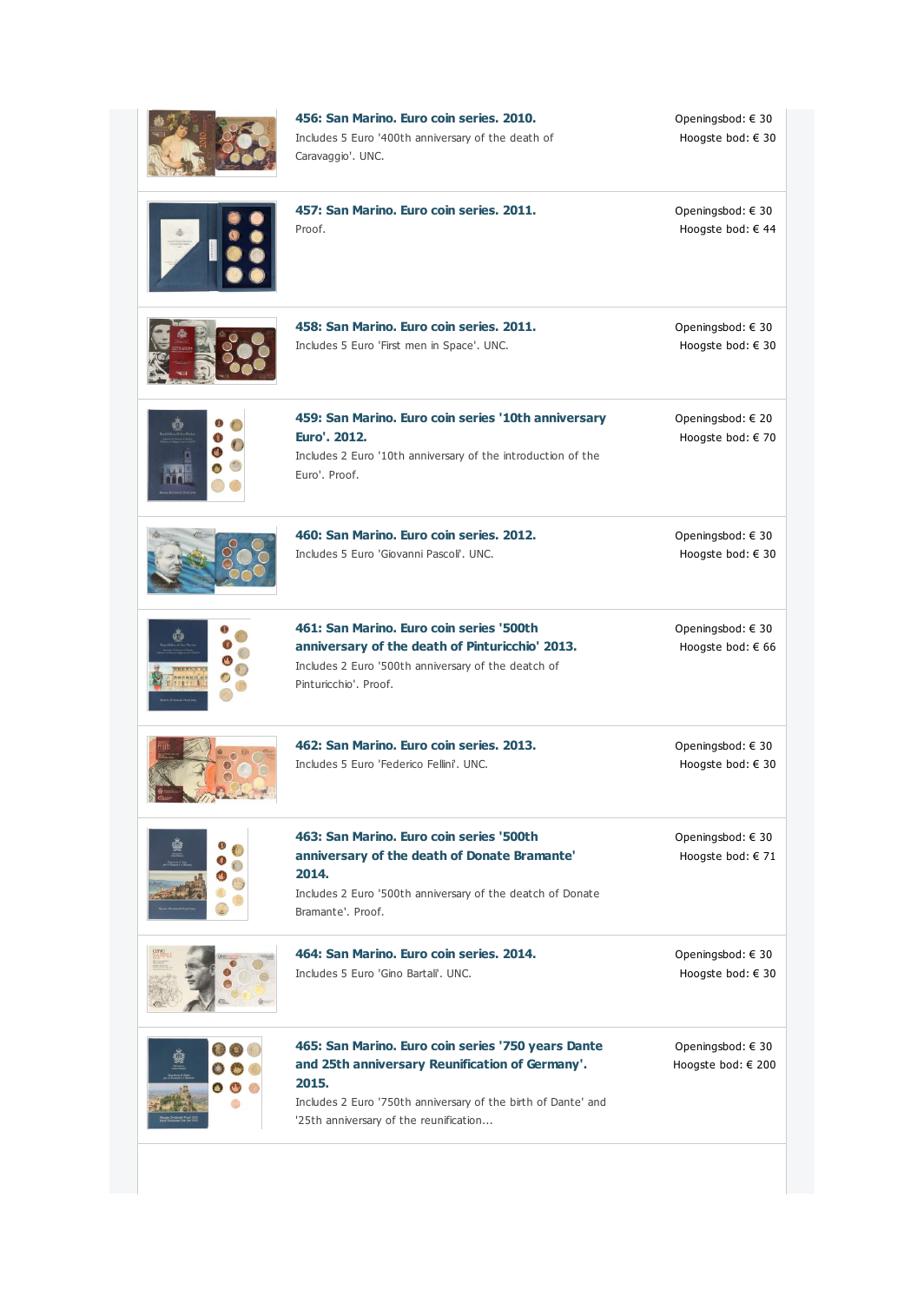|              | 466: San Marino. Euro coin series. 2015.<br>Includes 5 Euro 'International year of Light'. UNC.                                           | Openingsbod: € 30<br>Hoogste bod: € 30       |
|--------------|-------------------------------------------------------------------------------------------------------------------------------------------|----------------------------------------------|
| <b>E-F-N</b> | 467: Vatican City. 5 Euro silver 'Sede vacante'.<br>2013.<br>Holy Spirit. Proof.                                                          | Openingsbod: € 30<br>Hoogste bod: € 40       |
|              | 468: Vatican City. 10 Euro gold 'Sede vacante'.<br>2013.<br>Proof.                                                                        | Openingsbod: $\in$ 150<br>Hoogste bod: € 160 |
|              | 469: Vatican City. Euro coin series 2002.<br>With silver medal, In box. Proof.                                                            | Openingsbod: € 50<br>Hoogste bod: € 290      |
|              | 470: Vatican City. Euro coin series 2003.<br>With silver medal, In box. Proof.                                                            | Openingsbod: €40<br>Hoogste bod: € 120       |
|              | 471: Vatican City. Euro coin series 2004.<br>With silver medal, In box. Proof.                                                            | Openingsbod: € 30<br>Hoogste bod: € 100      |
|              | 472: Vatican City. Euro coin series 2005.<br>With silver medal, In box. Proof.                                                            | Openingsbod: € 30<br>Hoogste bod: € 105      |
|              | 473: Vatican City. Euro coin series 2006.<br>With silver medal, In box, paper box damaged. Proof.                                         | Openingsbod: € 30<br>Hoogste bod: € 90       |
|              | 474: Vatican City. Euro coin series 2007.<br>With silver medal, In box. Proof.                                                            | Openingsbod: € 30<br>Hoogste bod: € 95       |
|              | 475: Vatican City. Euro coin series 2008.<br>With silver medal, In box. Proof.                                                            | Openingsbod: € 30<br>Hoogste bod: € 86       |
|              | 476: Vatican City. Euro coin series '80th<br>anniversary of the foundation of Vatican City.<br>2009.<br>With silver medal, In box. Proof. | Openingsbod: € 30<br>Hoogste bod: € 90       |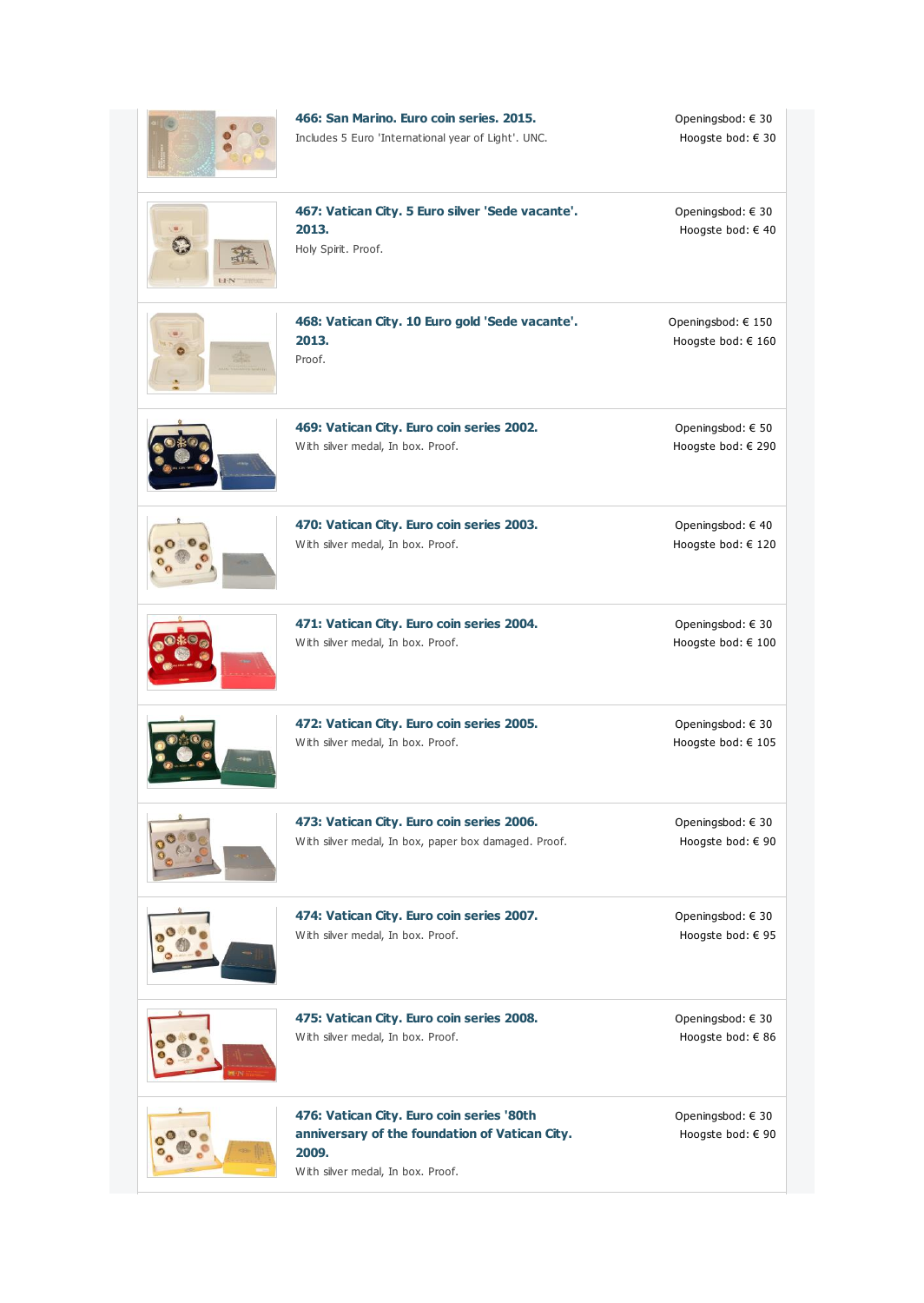| 477: Vatican City. Euro coin series '400th<br>anniversary of the death of Caravaggio. 2010.<br>With silver medal, In box. Proof.                                       | Openingsbod: € 30<br>Hoogste bod: € 70      |
|------------------------------------------------------------------------------------------------------------------------------------------------------------------------|---------------------------------------------|
| 478: Vatican City. Euro coin series 'Reopening of<br>the Vatican Apostolic Library'. 2011.<br>With silver medal, In box. Proof.                                        | Openingsbod: $\in$ 30<br>Hoogste bod: € 80  |
| 479: Vatican City. Euro coin series 'Decennial of the<br>Vatican Euro', 2012.<br>Includes 20 euro 'Decennial of the Vatican Euro', Proof,                              | Openingsbod: € 30<br>Hoogste bod: € 95      |
| 480: Vatican City. Euro coin series 'Bicentenary of<br>the birth of Giuseppe Verdi'. 2013.<br>Includes 20 euro 'Bicentenary of the birth of Giuseppe<br>Verdi'. Proof. | Openingsbod: € 30<br>Hoogste bod: € 91      |
| 481: Vatican City. Euro coin series 'Canonization of<br><b>John XXIII', 2014.</b><br>Includes 20 euro 'Canonization of John XXIII'. Proof.                             | Openingsbod: € 50<br>Hoogste bod: € 121     |
| 482: Vatican City. Euro coin series 'Pope Francis'.<br>2015.<br>Includes 20 euro 'Pope Francis'. Proof.                                                                | Openingsbod: € 50<br>Hoogste bod: € 112     |
| 483: Vatican City. Euro coin series 'Holy year of<br>Mercy'. 2016.<br>Includes 20 euro 'Holy year of Mercy'. Proof.                                                    | Openingsbod: € 50<br>Hoogste bod: € 110     |
| 484: Vatican City. Euro coin series. 2002.<br>BU.                                                                                                                      | Openingsbod: € 60<br>Hoogste bod: € 171     |
| 485: Vatican City. Euro coin series. 2003.<br>BU.                                                                                                                      | Openingsbod: € 30<br>Hoogste bod: € 110     |
| 486: Luxembourg. Lot (3) 5 Euro 'Fauna and Flora of<br>Luxembourg'. 2009/2011/2015.<br>Kestrel', 'Wildcat' and 'European Otter'. Proof.                                | Openingsbod: $\in$ 50<br>Hoogste bod: € 120 |
|                                                                                                                                                                        |                                             |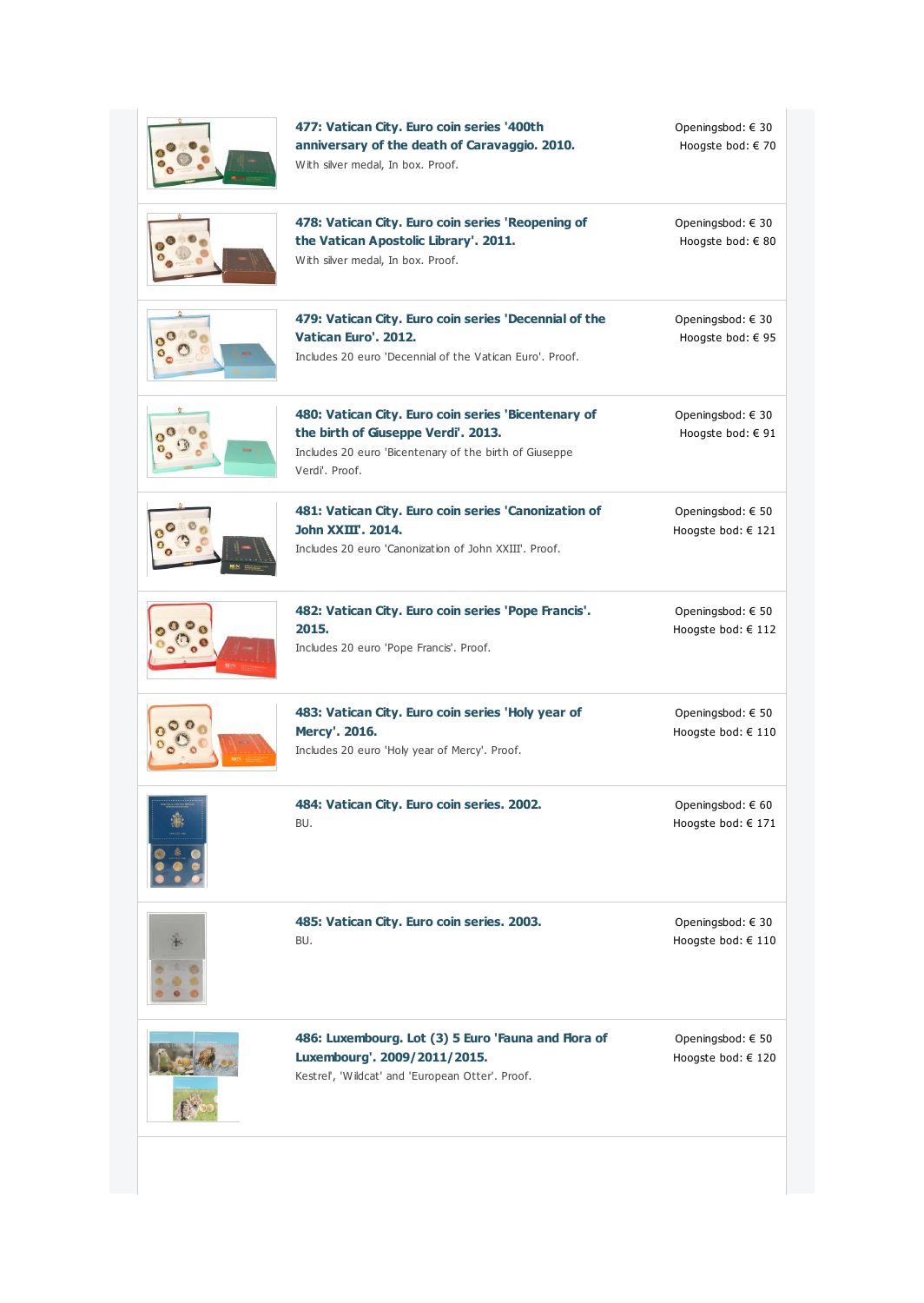|       | 487: Luxembourg. Lot (3) 5 Euro 'Fauna and Flora of<br>Luxembourg'. 2010/2012/2016.<br>Arnica', 'Ophrys Bourdon' and 'Corn-flower'. Proof.                                 | Openingsbod: € 50<br>Hoogste bod: € 110     |
|-------|----------------------------------------------------------------------------------------------------------------------------------------------------------------------------|---------------------------------------------|
|       | 488: Luxembourg. Lot (2) 5 Euro 'Fauna and Flora of<br>Luxembourg'. 2013/2014.<br>European Honeybee' and 'Reinette of Luxembourg'. Proof.                                  | Openingsbod: € 35<br>Hoogste bod: € 80      |
|       | 489: San Marino. Lot (2) 2 Euro commemorative.<br>2007/2008.<br>Giuseppe Gardibaldi' and 'European year of intercultural<br>dialogue'. BU.                                 | Openingsbod: € 30<br>Hoogste bod: € 60      |
|       | 490: San Marino. Lot (2) 2 Euro commemorative.<br>2009/2010.<br>European year of creativity and Inventions' and 'Sandro<br>Botticelli', BU.                                | Openingsbod: € 30<br>Hoogste bod: € 40      |
|       | 491: San Marino. Lot (2) 2 Euro commemorative.<br>2011/2012.<br>Giorgio Vasari' and '10 years Euro'. BU.                                                                   | Openingsbod: € 30<br>Hoogste bod: € 36      |
|       | 492: San Marino. Lot (2) 2 Euro commemorative.<br>2013/2014.<br>500th anniversary of the deatch of Pinturicchio' and<br>'Giacomo Puccini', BU.                             | Openingsbod: € 30<br>Hoogste bod: € 38      |
|       | 493: San Marino. Lot (2) 2 Euro commemorative.<br>2014/2015.<br>Donato Bramante' and '25th anniversary of the fall of the<br>Berlin wall'. BU.                             | Openingsbod: € 30<br>Hoogste bod: € 36      |
| DANTE | 494: San Marino. Lot (2) 2 Euro commemorative.<br>2015/2016.<br>Dante' and 'Donatello'. BU.                                                                                | Openingsbod: € 30<br>Hoogste bod: $\in$ 38  |
|       | 495: Vatican City. Lot (3) 2 Euro commemorative.<br>2007/2008/2009.<br>80th birthday Pope Benedict XVI', 'Saint Paul's Year' and<br>'International year of Astronomy'. BU. | Openingsbod: $\in$ 30<br>Hoogste bod: € 130 |
|       | 496: Vatican City. Lot (3) 2 Euro commemorative.<br>2010/2011/2013.<br>Year of Priests', '26th World Youth Day', '28th World Youth<br>Day in Rio de Janeiro'. BU.          | Openingsbod: € 30<br>Hoogste bod: €72       |